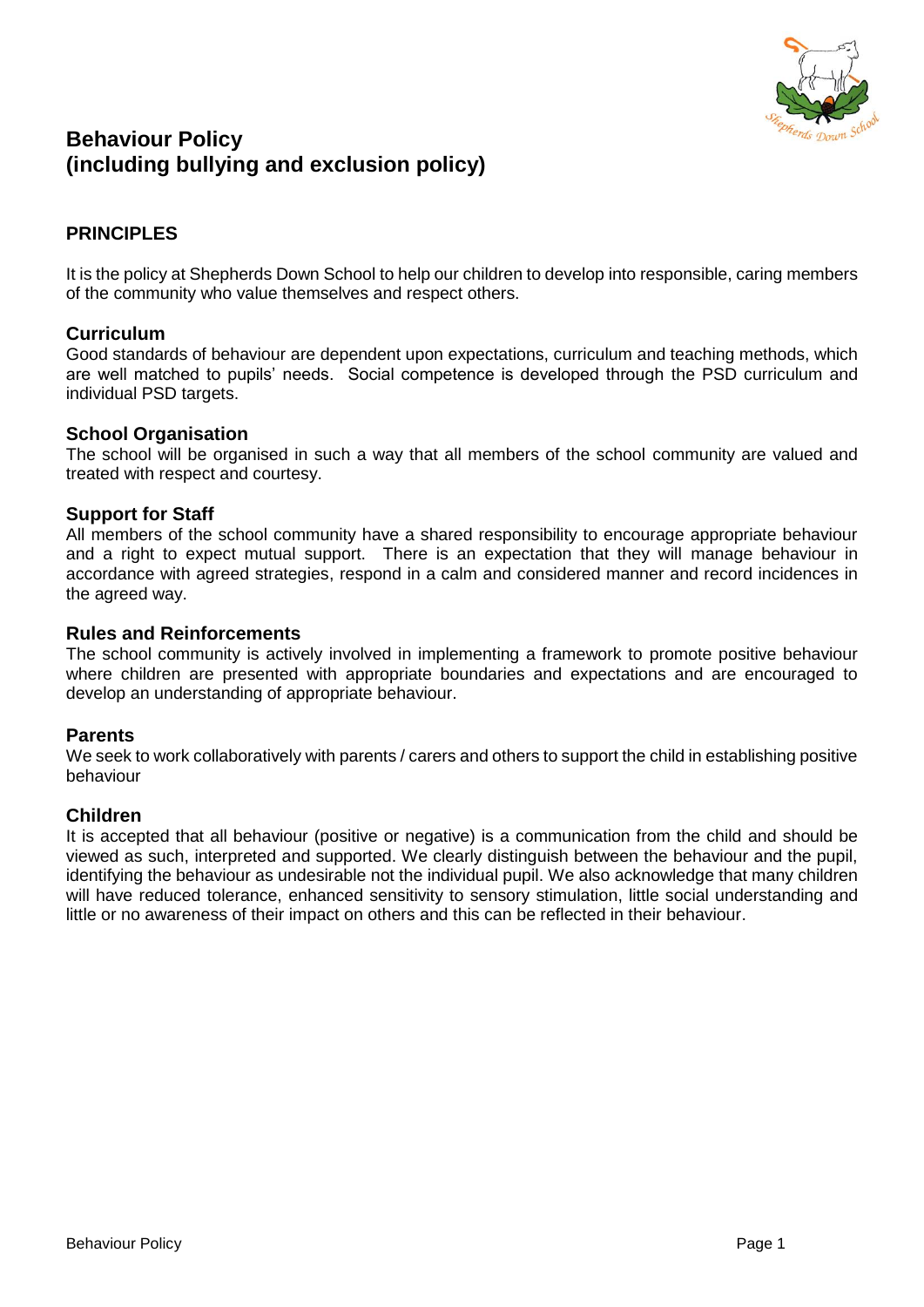## **2. SHEPHERDS DOWN SCHOOL RULES**

Our school rules were made in consultation with the staff and the pupils and reflect our aims of helping children to develop skills, such as tolerance and awareness of safety which will enable them to be able to be as independent as possible as they grow up.

At Shepherds Down we try to:

- Be Kind
- Be safe
- Be Great

The rules are very simple but can be developed throughout the school, depending on the level of understanding of the class group/individuals.

## **3. SHEPHERDS DOWN'S APPROACH TO BEHAVIOUR MANAGEMENT**

We promote a positive approach to behaviour management as advocated in the PRICE (Protecting Rights in Caring Environments) approach. PRICE is committed to a holistic approach aimed at equipping staff with the knowledge, skills and confidence required to respond safely to situations where a pupil's behaviour is of concern. It is a person-centred approach that honours the communicative function of a pupil's behaviour and offers a range of, diversion, diffusion and de-escalation techniques to safely resolve a situation. The PRICE programme stresses that physical restraint should only be used as a last resort. (see policy on physical intervention)

We also follow the principles of the Low Arousal Approach. This is a practical behaviour management approach which focuses on reducing the arousal level of a child in a crisis situation and considers the environment, possible triggers for the child and the staff approach including reducing possible points of conflict such as demands during a crisis.

We incorporate this approach within the Multi-element model, which stresses the importance of a nonaversive approach to behaviour management. It involves creating alternative approaches to behaviour management that are based on:

- Environmental Change changing the environment to make appropriate behaviour more likely and remove potential triggers as far as possible
- Teaching New Skills identifying behavioural intent and teaching alternative ways of achieving the same ends.
- Reinforcement using effective methods to increase good behaviour and making inappropriate behaviour less likely.
- Responsive Strategies strategies to manage inappropriate behaviour at the time it occurs. (Including active responsive strategies which support the child in calming down before escalation). This would involve staff reducing their demands on the child at this time and being aware of and avoiding potential points of conflict.

# **4. THE ENVIRONMENT**

*.*

The environment is an important factor in the effective management of behaviour.

In each class the furniture is arranged providing visually defined areas, there is appropriate means of communication available to all the children and where appropriate the school rules are adapted for the class and displayed visually. The class team have shared expectations of behaviour and the work is well prepared, appropriate and differentiated for the needs of all the children in the class. (For more details refer to the Teaching and Learning policy and ASD checklist)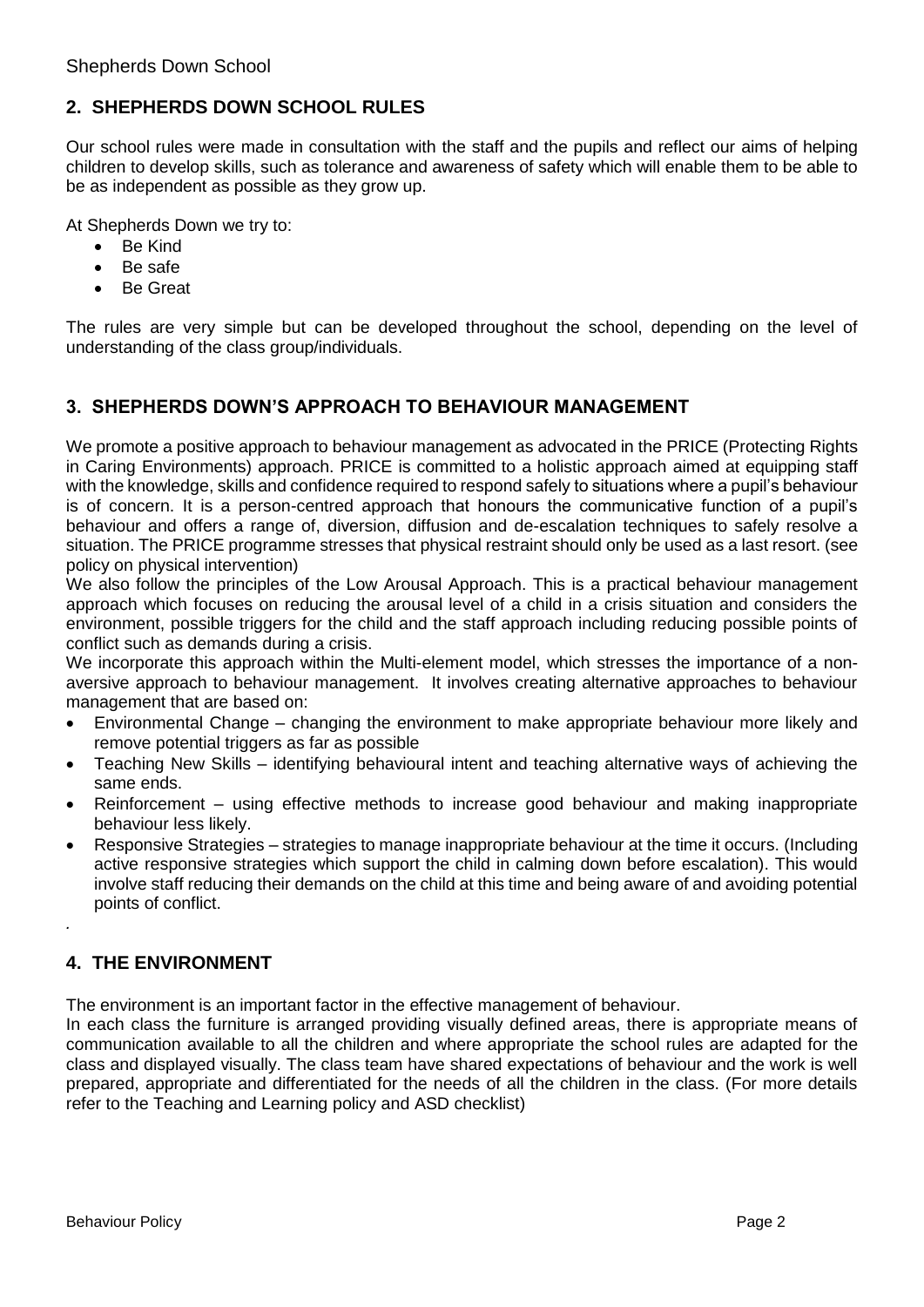## **5. TEACHING NEW SKILLS**

A great emphasis is placed on the development of Personal and Social skills at Shepherds Down. There is a scheme of work to ensure progression of the teaching of Social Understanding and Personal and Social Development throughout the school and skills such as turn-taking, sharing, waiting, recognising and identifying feelings, and issues relating to self-esteem are also addressed throughout the curriculum. Each child has a curriculum target focussing on the development of personal and social skills, with objectives being set and reviewed every term.

## **6. SANCTIONS/REWARDS**

For many children in the school it is only appropriate to provide immediate reward/motivator working on the principal of 'now' and 'next'.

## **Individual Classroom rewards**

For those children for whom it is appropriate for, a token system involving a delayed reward is used across the school, e.g. sheep tokens, to reward children for their behaviour. The tokens are collected by each child to earn a small reward

The number of tokens each child must earn to get the reward varies depending on the age and level of development of the child.

#### **Tokens once earned cannot be taken away.**

However, it can be effective for all the other children in the class to receive one and not the particular child who is not conforming.

Other rewards that can be used include stickers, verbal praise, points towards a chosen goal and free choice time. It is important to ensure that options for free choice include activities that are interesting and motivating to all the children in the class. In some circumstances small food items may be used as a reward but these are used sparingly and interest in other non-food rewards is encouraged.

#### **Classroom Consequences**

For the vast majority sanctions will not be appropriate or necessary. However, when it is felt appropriate any consequences must be fair, workable and consistently applied. Consequences work best when they are natural and support childrens learning of cause and effect. They should also be shared with the children so they know what to expect.

Some possible consequences include:

- Working by themselves.
- Withdrawal of a proportion or all of playtimes.
- Making up of time missed on work while rest of class have "free time"
- Delay in starting favoured activity
- Loss of individual reward
- Removal from class for short time

### **If consequences are used they should not involve missing any curriculum activities, should be planned and appropriate for the understanding of the child and should never be punitive or used to humiliate.**

#### **Use of a calming space:**

At Shepherds Down we have two calming places called the quiet room and Owlets room. They are comfortable safe spaces with access to stress releasing resources, such as stress balls and weighted blankets.

Children are actively encouraged to choose to use these rooms when they feel they need a 'break' However, if they are posing a risk to others and it is known that providing this sort of environment helps them to calm then they will be physically supported to remove them from the situation and to this space. The aim is to avoid using more restrictive physical intervention and to allow the child to calm in their own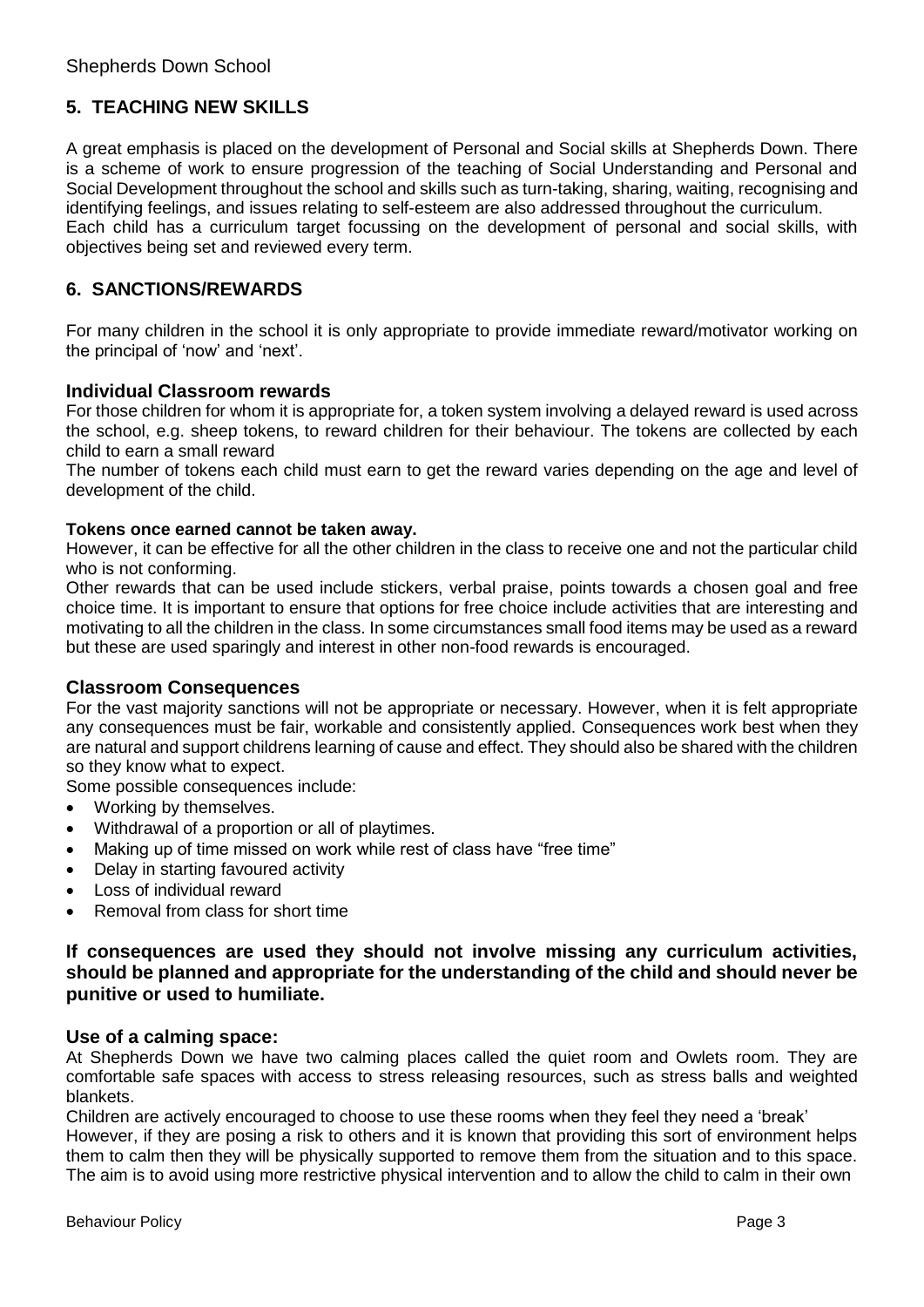space encouraging them to adopt more appropriate self-management strategies and preserving their dignity. It is not used as a sanction. (refer to guidance on use of quiet spaces for more information) **This is not seclusion.** The door is only closed at the request/ by the child and is never held.

If necessary an adult will support the child in the room, but equally can monitor outside if the child prefers. The child is always monitored whilst they are calming in these rooms. The use of the rooms is recorded and monitored.

If it is unsafe for an adult to be in the room with the child alone but would equally be unsafe to allow the child to leave the room then a member of the leadership team needs to be called using the call button outside the room. The member of the leadership team will decide how to proceed at this point. Possible actions might include use of restrictive physical intervention or prevention of leaving by 2 staff blocking within the room, until the child is calm.

The school have adopted a 4 stage approach to supporting children to reflect both in the moment and after an incident. The early stages of this would be used to support calming and label emotions, often within the calming spaces (refer to the stages of 'debrief' in the appendix)

## **7. BEHAVIOUR PLANS**

For some children the whole school systems outlined above alongside teaching new skills are ineffective for modifying behaviour. These children need their behaviour to be considered in more detail and recorded on an individual behaviour plan (IBP).

It is important to accept and recognise that all behaviour represents communication; the child is indicating a need. It is important for these children that we teach them acceptable ways of achieving their needs. Therefore the questions that needs to be considered are;

- What is the child trying to tell us?
- What purpose does the behaviour have for the child?

It is the answers to these questions that will guide the writing of an individual behaviour modification plan. These are drawn up by the class team and outline:

The targets for change - Only one or two behaviours can be focussed on in one plan. Decide on the priorities for change.

The environmental changes - This specifies any individual adaptations to the child's environment that are necessary. Examples include the use of TEACCH structure, working at an individual table, visual prompts, warning of change, seating arrangements etc.

New skills to be taught - This is particularly relevant to the consideration of what purpose the behaviour has for the child and what the child needs to learn to respond differently. The new skills to be taught will fall into one of the following categories:

- **(a)** Functionally equivalent skill, which is an acceptable way of achieving the same goal as the undesired behaviour.
- **(b)** Functionally related skills, which are those pre-requisite skills that the child may need to be taught in order to demonstrate the alternative behaviour e.g. teaching turn taking skills to children who fight and squabble in order for them to interact appropriately.
- **(c)** Coping/Tolerance skills, which are ways for the child to manage feelings of frustration, anxiety, anger, and impulsivity.

The reinforcement used - What will motivate the child to change their behaviour?

### How to respond to behaviour in interim

Whilst attempting to modify a child's behaviour, an agreed way of responding to the undesired behaviour when it occurs is necessary - reactive strategies.

These will include:

- how to recognise the 'signs' before an incident (wherever possible)
- what will be said to the child – avoiding negative language such as 'silly' and 'negative' and statements such as 'I am sad' which rely on empathy.
- visual support needed
- how to support the child at this time deep pressure, use of safe space (early stages of debrief)
- how to prevent an escalation of the behaviour active responding strategies, avoiding potential conflict and reducing demands at this time.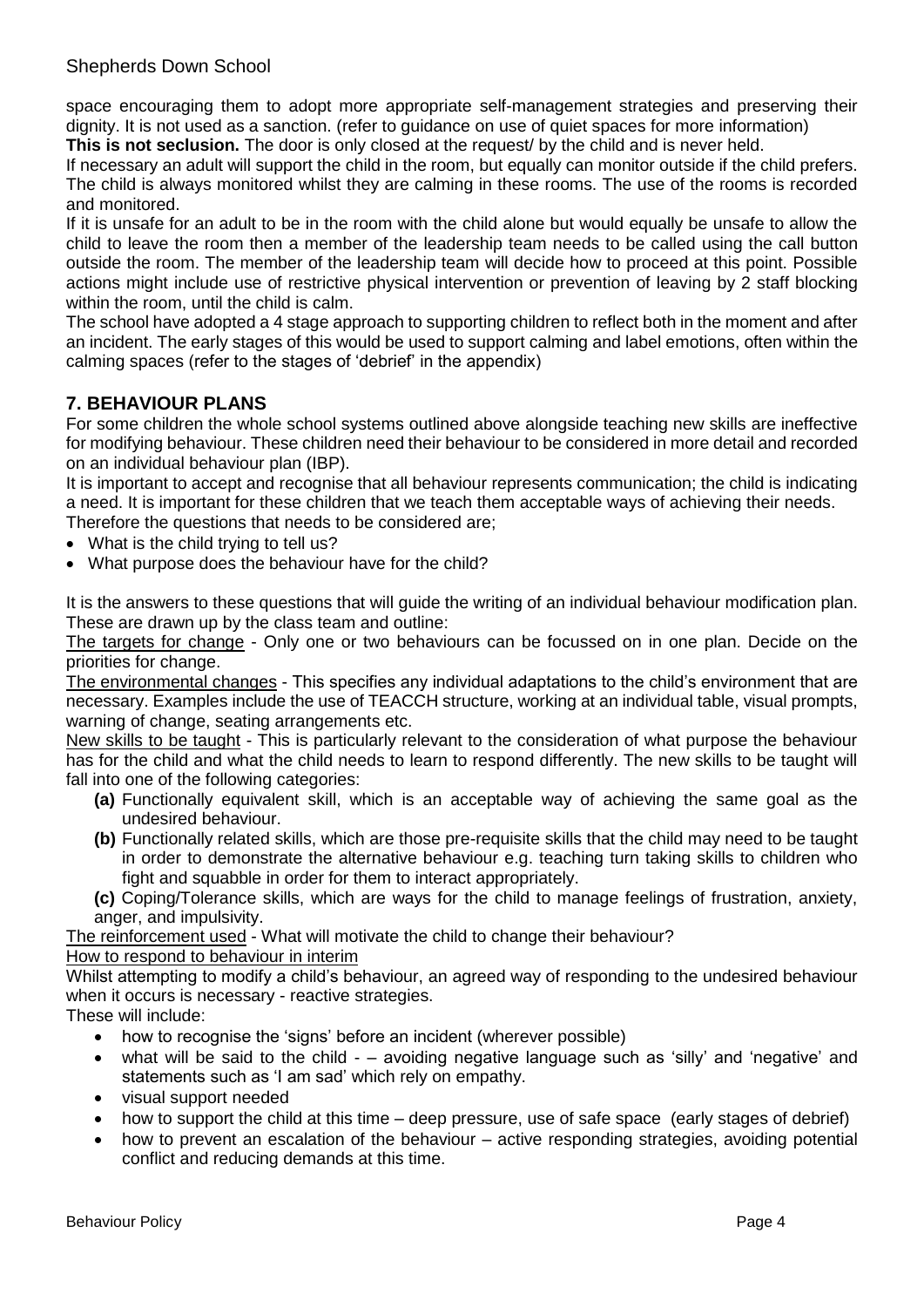## Shepherds Down School

These strategies need to be thought out in advance and all staff involved need to know when to apply them, who will be involved, where extra support will come from and how they will be alerted etc. Also any form of physical intervention which will be used and which PRICE holds this will involve. This information should be shared with all staff involved and the child's parents and recorded on the relevant section of a child's individual behaviour plan.

How to support children to debrief/reflect – identifying the appropriate stages of debrief to be applied and how this will be individualised for the child, including ensuring the appropriate visuals and resources are readily available.

It is important that these strategies are carefully thought about so they can be implemented confidently and consistently

**It is important to remember that reactive strategies alone will not modify behaviour The child needs to be taught a different way of achieving the same result, the skills to do it and provided with the motivation to want to change** 

These plans are shared with the parents and whole school and copies of them are stored on the school pool and the class team and Behaviour coordinator if necessary review the plans each term, at least.

## **9. RESPONSE TO HURTING** (Includes the school response to peer on peer abuse)

We recognise that children are capable of hurting other adults, their peers or themselves. When staff or other children are hurt by an individual child we believe this is a serious issue and there should be a planned response. However, we also recognise that children hurt for a variety of reasons. Usually:

- Because they are cross and an adult/child got in the way
- During an incident of physical intervention or because of an imposed consequence
- Because they want something tangible
- As a sensory reaction
- Because they do not have the concept of hurt and are intrigued by the reactions

Therefore, the response to the hurt does need to be different depending on the believed reason for it. Every child who hurts children or staff should have a documented risk assessment identifying how to minimise this risk.

The behaviour coordinator/headteacher should have a copy of the risk assessment and be supporting the implementation of any measures identified.

In addition, the child should have a behaviour plan where the hurting is seen as a priority for change and there are planned responses and identified new skills that need to be taught.

Both the behaviour plan and risk assessment should be shared with all staff and reviewed every term, at least.

Where appropriate the parents of the child will be informed if their child has hurt another child/adult. There should also be an opportunity if appropriate provided for the child to reflect and consider the feelings of the injured child/adult, using the agreed debrief format.

If a child has been hurt by their peer we will ensure that they are supported and their parents are informed. The Individual Behaviour Plan and risk assessment of the other child will be reviewed to minimise the risk of this happening again.

Some children, particularly those with high sensory needs, can self-injure e.g. bite themselves or hit their head. When this happens we would try to stop the behaviour, keep the child safe and try to provide alternatives to provide the same sensory feedback, if this is appropriate such as a chewy.

Should any member of staff be finding the challenging nature of a particular child difficult to cope with and feel they need a 'break' then wherever possible class teams will be swapped around to enable this member of staff to move class.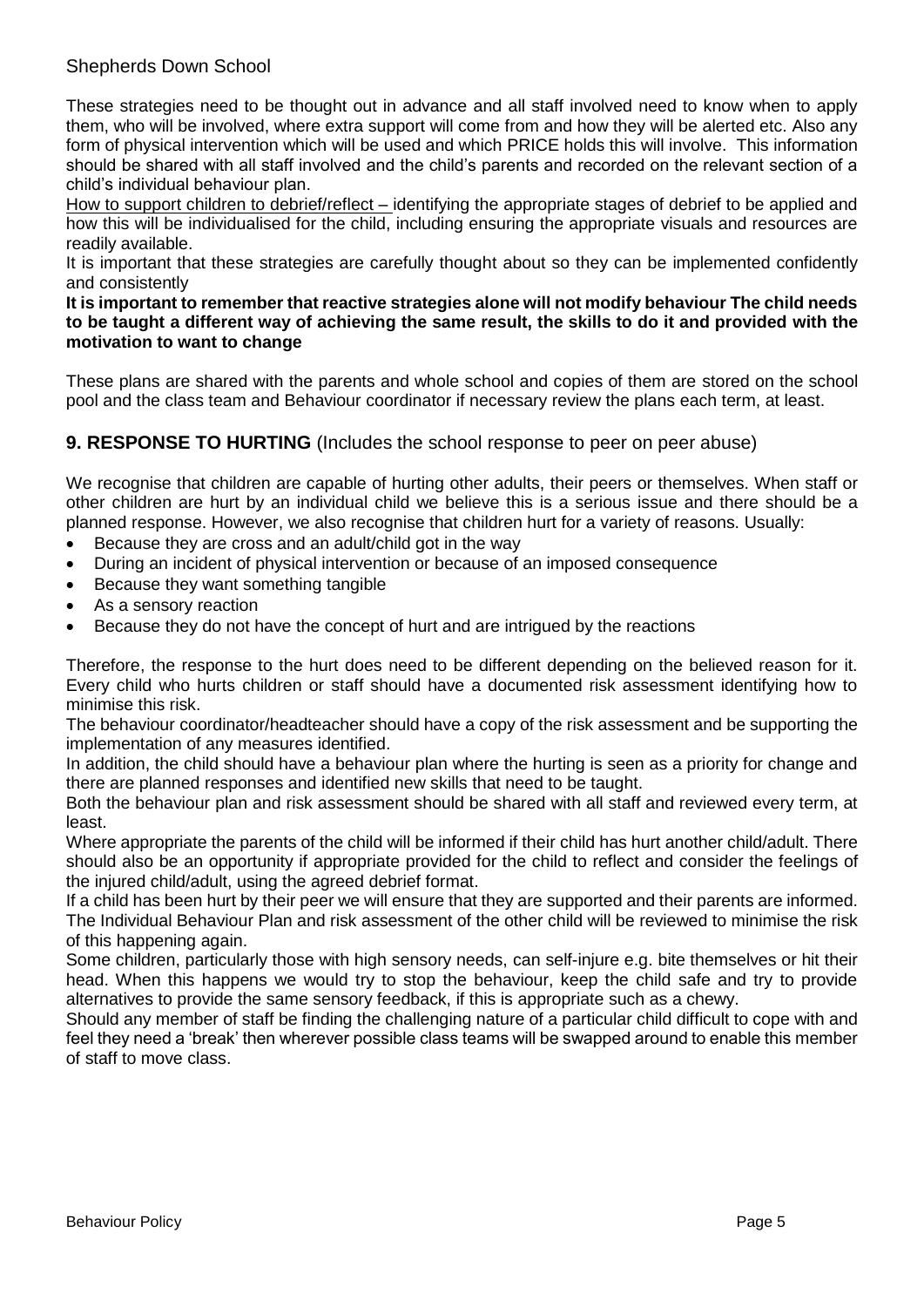## **10. WHOLE SCHOOL SUPPORT**

We believe that the challenging behaviour of an individual is a whole school shared responsibility and to ensure that all staff feel supported the following systems are in place;

#### **Behaviour team:**

Key staff have been Identified (Debby Gooderham, Sarah Sansome and Nicky Broadhurst) to advice, support and monitor behaviour across the school. They will report back to the Governing Body (Peter Fellows).

## **The availability of additional support:**

At any time additional support can be requested from a member of the Leadership team and/or behaviour team.

There are call buttons outside both quiet spaces and at key points around school to ensure help can be accessed quickly.

## **Staff flexibility**

When there has been an incident and staff involved need some 'time out' from the children there is an expectation that staff will be flexible and support in the particular class to enable this to happen.

## **Debrief for Staff**

After a challenging incident the class team involved will meet immediately after school for a short debriefing session. In order to reflect on the incident; if it could be avoided another time, whether the individual's behaviour plan needs to reviewed, filling in any relevant paperwork and for staff involved to share their feelings generally about the incident. A member of the behaviour team can attend this meeting if requested. Any staff can also request a debrief with a member of the leadership team using the forms which are available in the staffroom.

### **Group Problem Solving**

Each class team is offered the opportunity to meet with additional staff such as a member of the leadership team, behaviour team or child's previous class team to collectively problem solve an individual's behaviour once per term. The child individual plan will be reviewed as a result.

## **13. RECORDING**

It is important for behaviour incidents to be recorded to enable a clear and accurate picture of the behaviour and the possible function it serves to be built up. There is a school form to be used for tracking the behaviour of all children with an individual plan and an additional form to record significant incidences.

If a **restrictive** physical intervention is involved i.e. when a degree of force is needed to be used to hold a child against their will, then the bound physical intervention book will be completed and given to the head teacher within 24 hours.

If a member of staff is injured to the extent of seeking any form of medical treatment during an incident then an accident form will be submitted to the county online.

The behaviour team will analyse all this recording on a termly basis and the information will be used to establish the effectiveness of individual's behaviour plans, the number of incidences involving injuries to children and staff as well as the level of physical intervention. The information will be used to indicate any areas of practice that needs developing and any class teams or individual children who need further support. It can also be used as evidence of improvement and children who are causing concern. The information will be shared with governors and outside agencies at regular intervals.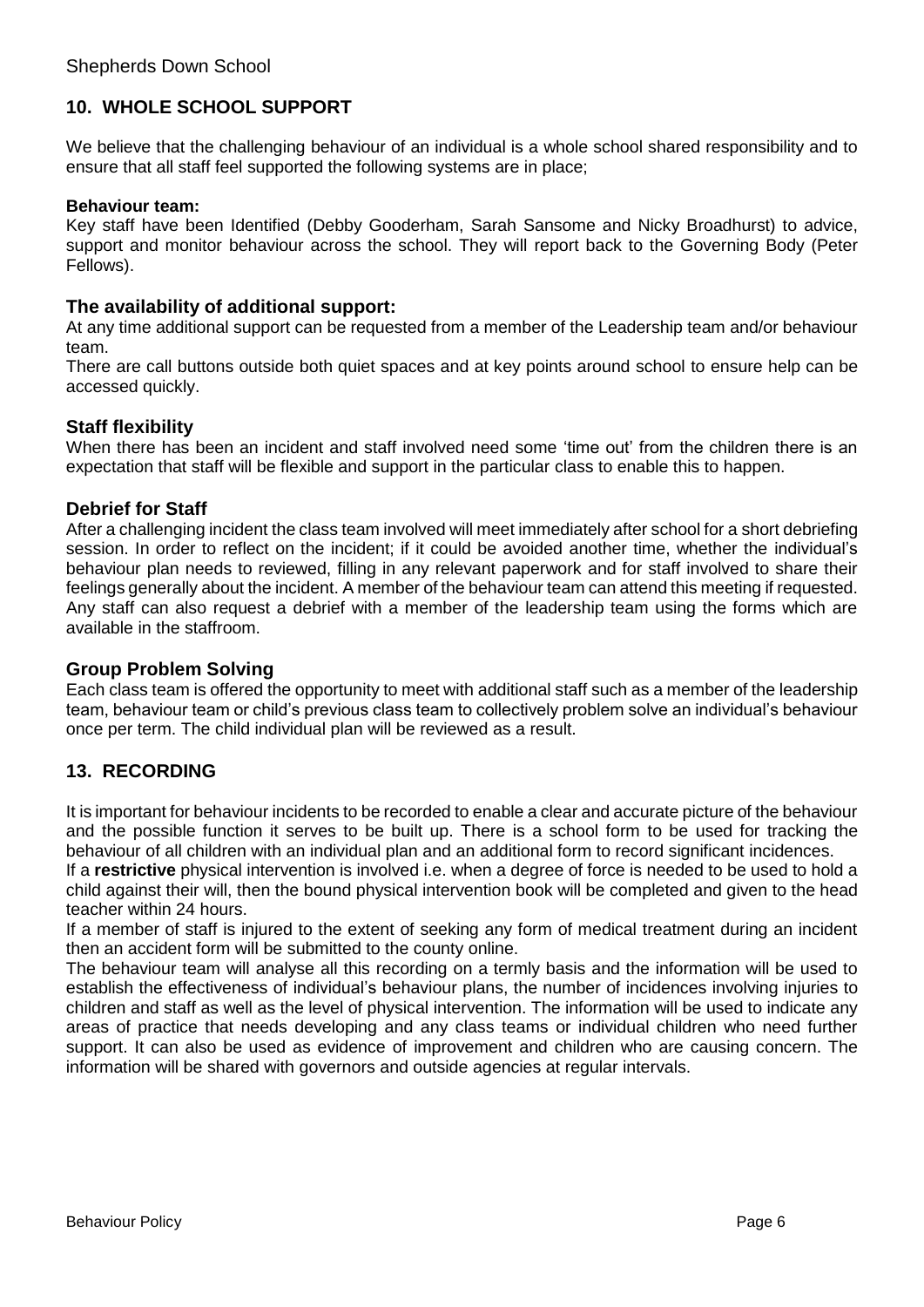# **14. MONITORING AND EVALUATION**

The Behaviour team have a shared responsibility to oversee all issues relating to behaviour management, including reviewing behaviour plans, monitoring the behaviour records, being involved in group problem solving, supporting colleagues and listening to and acting on staff concerns relating to behaviour. The Behaviour team will monitor the effectiveness of the policy on a termly basis. This will include gathering and sharing evidence in the following areas:

- Individual recording/tracking
- Incident recording
- Use of physical restraint
- Exclusions
- Use of quiet room/ Owletts room

## **Exclusion Policy**

At Shepherds Down School we endeavour to keep parents informed of any difficulties the school is having managing a child's behaviour and the strategies being used.

We will only ever use a fixed term exclusion in extreme situations when a wide range of alternative strategies have been tried and failed and to allow the child to remain in school would be detrimental to the education, safety or welfare of the pupil or of others in the school.

The use of Fixed term exclusions is considered by Shepherds Down school to be a 'Last Resort' and would not be used without the parents being fully aware that this would be the next step.

Exclusion is not used for minor incidents nor is it used without very careful consideration of options and the implications.

The time of the exclusion is used by the school and any outside agencies to draw up an action plan for the child's return to school.

The current national and County guidelines are followed at all times when a child is excluded.

### **Anti – Bullying Policy**

At Shepherds Down we define bullying as persistent and deliberate behaviour carried out on a regular basis against others.

Bullying can be:

- Physical
- Verbal e.g. name calling
- Extortion and coercion e.g. demanding things or making people do things they do not want to do
- Gesture e.g. threatening or intimidating
- Inciting group isolation of an individual e.g. sending people to Coventry

Bullying can be carried out by groups or individuals and may be secretive or underhand.

Bullying should not be confused with random acts of aggression.

We recognise that bullying occurs in schools - but it is unacceptable behaviour.

Pupils and staff have the right to a safe caring environment.

Parents, governors, staff and pupils should work together to ensure this.

We aim to:

- Deal effectively with bullying as it occurs, to provide support to both bullies and victims, ensure a common understanding of what is meant by bullying.
- Take all reported incidents of bullying seriously.
- Continue to develop awareness and understanding of bullying amongst staff, pupils and parents.
- Develop a shared responsibility between home and school.
- Address the problem of bullying as part of our PSHE programme.
- Have in place strategies that prevent the occurrence and promote the reduction of incidences of bullying.